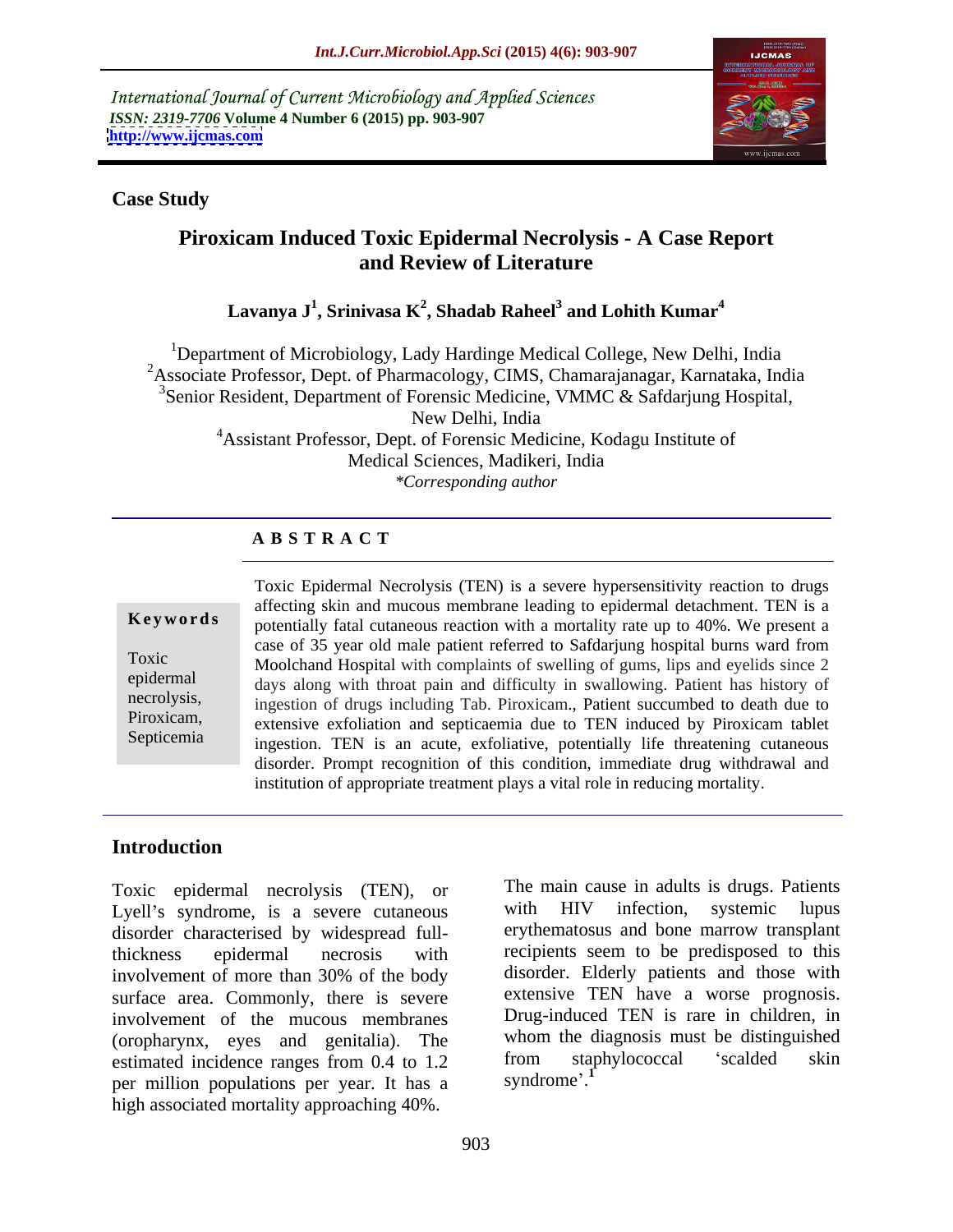One of the most common types of adverse erythroderma, Stevens-Johnson syndrome conjunctivitis, severe stomatitis with

in TEN, with the latter involving more extensive necrotic epidermal detachment.

eyelids since 2 days along with throat pain sedation. and difficulty in swallowing following

A 35 year old male patient was admitted to 29/6/2013. ICU, Moolchand hospital, New Delhi on 14/6/2013 with complaints of swelling of **Discussion** gums, lips and eyelids since 2 days along since 1 day. Patient has history of ingestion by of drugs including Tab. Piroxicam.

His initial blood investigations were within 2) Infection or normal limits. He was started on i.v antibiotics, antacids, anti-allergic, i.v

reaction to drug therapy is cutaneous drug and Ophthalmology reference was given and eruptions, with an overall incidence rate of their advice was incorporated in the 2 3% in hospitalized patients. Skin reactions treatment. On day 2 of admission, patient can occur due to any medicine and certain developed rashes over face, neck, chest and drug classes, such as non-steroidal anti-trunk along with high grade fever. inflammatory drugs (NSAIDs), antibiotics Antibiotics were escalated and Dermatology and antiepileptics contribute to 1–5% of reference was given. Patient was given IV cases. Although most drug-related skin IgG for 5 days along with pulse steroid eruptions are not serious, some are severe therapy. Later on he developed large areas and potentially life-threatening. Serious of epidermal detachment with blisters and reactions include angio-oedema, areas of denuded skin along with severe and toxic epidermal necrolysis.**<sup>2</sup>** purpuric macules (Figure 1-4). Adequate Stevens-Johnson syndrome (SJS; also wound care dressing by the surgeon and known as erythema multiforme major) is a strict sepsis prevention with isolation was manifestation of the same process involved done. Daily IV analgesics were added for TEN involves more than 30% of the body culture revealed Staphylococcus aureus surface, whereas SJS involves less than (MRSA) and persisting high grade fever, 10%.**<sup>3</sup>** antibiotics were escalated after which fever We describe a case in which middle aged plastic surgeon was consulted and he male with history swelling of gums, lips and underwent thorough dressing in OT under steroids and other supportive measures. ENT conjunctivitis, severe stomatitis with nutrition and hydration was maintained, with pain. His repeated blood, urine and throat swab cultures were sterile. But skin swab subsided. In view of poor skin healing sedation.

ingestion of drugs Tab. Piroxicam. Patient Patient was referred to Safdarjung Hospital was resuscitated but could not be reviewed in critical state on 28/6/2013 with diagnosis and leading to septicemic shock and expired of Piroxicam induced Toxic Epidermal after 16 days. Necrolysis with 45% raw areas (15 day old). **Case report** efforts. Patient was resuscitated but could Patient developed septic shock despite best not be reviewed and declared dead on 29/6/2013.

## **Discussion**

with throat pain and difficulty in swallowing Toxic Epidermal Necrolysis can be induced by the contract of the contract of the contract of the contract of the contract of the contract of the contract of the contract of the contract of the contract of the contract of the contract of the contract of the contrac

- 1) Drugs  $-$  major precipitating cause.
- 2) Infection or
- 3) Idiopathic.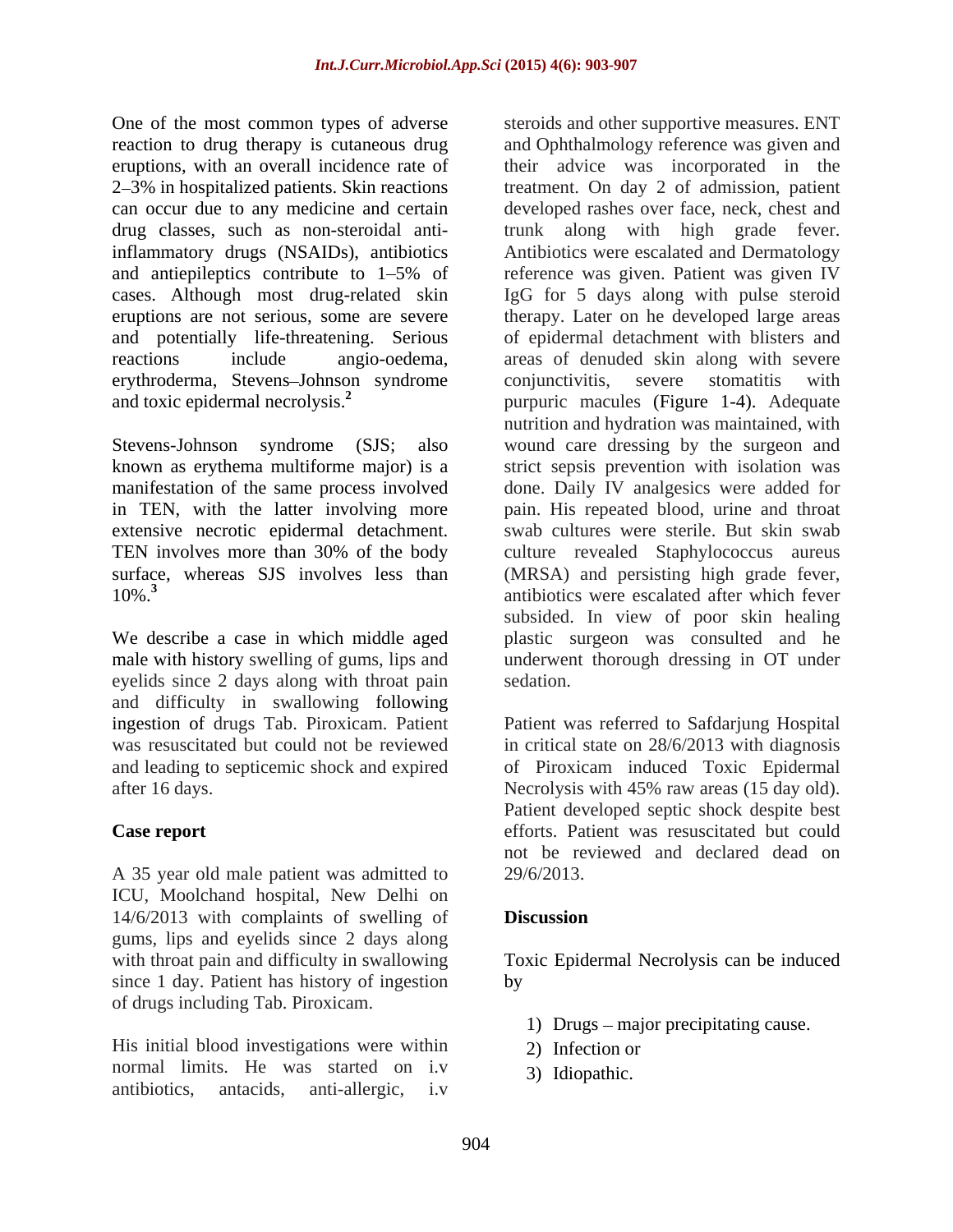Medications implicated in TEN are<sup>4</sup>

- erythromycin), Penicillins, Quinolones
- 2. Antiepileptic drugs like Phenobarbital, Phenytoin, Carbamazepine, Valproic acid and Lamotrigine.
- 3. nonsteroidal anti-inflammatory drugs (NSAIDs) like Oxicams (eg, piroxicam, tenoxicam) - Implicated more often than other NSAIDs, Phenylbutazone and oxybutazone Ibuprofen, but all the collar processes.
- 
- 5. Corticosteroids (topical and systemic),
- 6. The antiretroviral drugs nevirapine and

Infectious agents (ie, *Mycoplasma pneumoniae*, herpes virus, and hepatitis A), immunizations, and bone marrow or solid organ transplantation have also been

The aetio-pathogenesis of TEN still remains largely unknown. At present it is assumed that exposure to drugs is the only documented cause of TEN syndrome. These drugs damage the metabolic pathway leading to accumulation in the organism of its toxic metabolites due to enzymatic

On the basis of extent of epidermal detachment and morphology of the skin lesions, TEN can be classified as follows: <sup>6</sup>

- 
- 
- 3) Overlap Stevens-Johnson syndrome and TEN (SJS-TEN)

1. Antibiotics like Sulfonamides, irregularly shaped erythematous or purpuric Chloramphenicol, Macrolides (eg, macules with blistering that occurs on all or (eg, ciprofloxacin, trovafloxacin) epidermis and result in detachment of the epidermis and erosions on greater than 30% TEN with spots is defined as widespread, part of the macule. Blisters become more confluent and result in detachment of the epidermis and erosions on greater than 30% of the body surface area. Mucosal surfaces are usually involved.

> TEN without spots is defined as widespread, large areas of erythema with no discrete lesions. Epidermal detachment is greater than 10% of the body surface area. Mucosal surfaces are usually involved.

Indomethacin,Sulindac, Tolmetin. Overlap Stevens-Johnson syndrome and 4. Allopurinol. TEN (SJS-TEN) is characterized by and or purpuric macules with blistering that abacavir. of the epidermis and erosions on 10-29% of widespread, irregularly shaped erythematous occurs on all or part of the macule. Blisters become confluent and result in detachment the body surface area.

### **Recognising SJS and TEN <sup>7</sup>**

associated with TEN.<br>we are familiar with their clinical features, defects and detoxication disorders **<sup>5</sup>** target lesions could be seen but they are not 1) TEN with spots<br>developed into flaccid blisters. For those 2) TEN without spots<br>non-blistered rash, Nikolsky sign (separation We could recognise SJS and TEN early if especially those earlier ones. Many patients with SJS and TEN begin with the prodromal symptoms of fever, headache and myalgia. The SJS and TEN skin eruptions1 first appear as erythematous then dusky or purpuric macules. The lesions are usually irregularly shaped, discrete in the beginning then coalesce with one another. Atypical the three zone target lesions seen in erythema multiforme. The rash first appears on the face and upper part of the trunk and proximal part of the extremities and spread rapidly to the rest of the body. Lesions soon of epidermis from dermis with lateral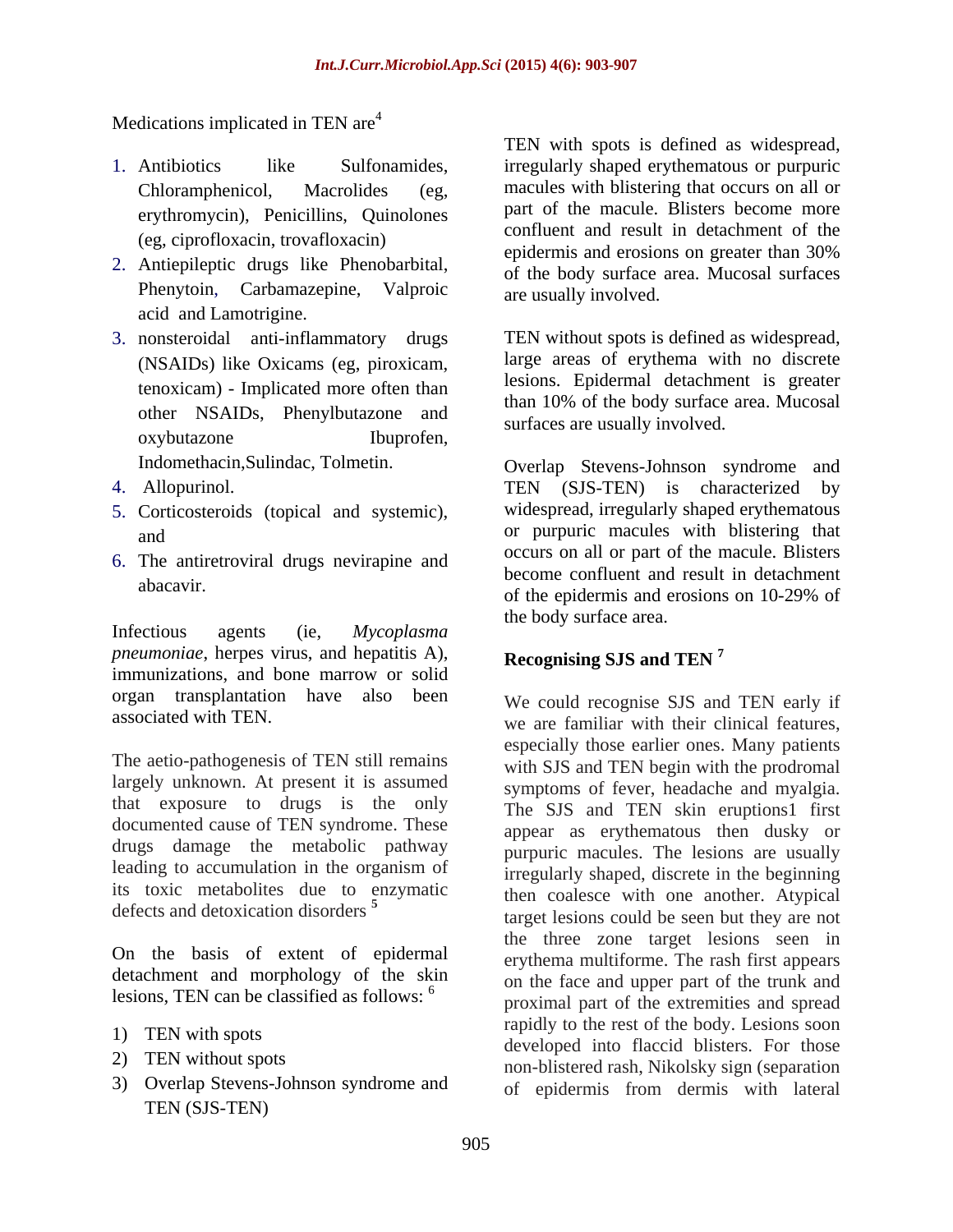pressure) can be demonstrated, which is an important though not pathognomonic sign. acantholysis in the subgranular layer Finally the necrotic epidermis comes off leaving large areas of red exudative dermis epidermal necrosis and dermal-epidermal exposed. The mucous membrane is always separation are found. The diagnosis of SSSS involved in SJS and TEN, commonly precede the rash but sometimes after. of antibiotics against Staphylococcal Erythema is followed by painful erosions on the buccal, ocular and genital mucosae, and usually more then one site are involved. Conclusion More than 80% of patients have conjunctival

and presentation which need to be histologic and immunofluorescence

- 
- 
- 
- 
- 
- 
- 
- 
- 
- 

Staphylococcal scalded skin syndrome sign and mimic SJS and TEN. SSSS more acantholytic cells in SSSS but not TEN. Skin biopsy with frozen section examination will find intradermal cleavage with whereas in SJS and TEN full thickness instead of SJS/TEN will enable the early use of antibiotics against Staphylococcal infection.

### **Conclusion**

involvement, sometimes leads to corneal The prodrome of fever, myalgia, headache; ulceration, anterior uveitis and synechiae. the appearance of dusky rash on the face and Ocular involvement in SJS and TEN could proximal limb; mucosal erosion, and the result in the most debilitating late positive history of drug exposure should complications. alert the physician to the possibility of SJS Conditions which mimic TEN in appearance TEN should be confirmed by skin biopsy for differentiated before diagnosis are.<sup>6</sup> examinations. Mortality rate in TEN is high - Erythema multiforme major body surface, fluid loss and electrolyte - Staphylococcal scalded skin syndrome abnormalities and secondary infections. The - Purpura fulminant and patient services of patient services clinical state, the time of - Disseminated intravascular coagulation medication therapy and aggressiveness of with skin necrosis the undertaken treatment also contribute to - Acute generalised exanthematous the mortality rate. A number of important pustulosis conditions mimic SJS and TEN. Since 90% - Generalised bullous fixed drug eruption SJS and TEN has mucous membrane - Chemical toxicity (methotrexate, involvement the absence of such should colchicines etc) prompt one to consider alternative diagnosis. - Burns The case we described posed a significant - Graft-versus-host disease dilemma in the diagnosis, as history of - Pemphigus ingestion of the drugs responsible for TEN (SSSS) presents initially as a macular remaining alert when dealing with a drug exanthema which might quickly evolve to induced TEN case. Before deriving any blistering eruption with positive Nikolsky's conclusion, proper history from parents, commonly occurs in infants or adults with looked upon to eliminate most of doubts renal failure. A Tzanck smear will find which also helps in concluding opinions and and TEN. All suspected cases of SJS and histologic and immunofluorescence mainly due to extensive areas of the affected conditions mimic SJS and TEN. Since 90% was not available. This case serves as an example to emphasise the necessity of along with treatment records should be to aid in the administration of justice.